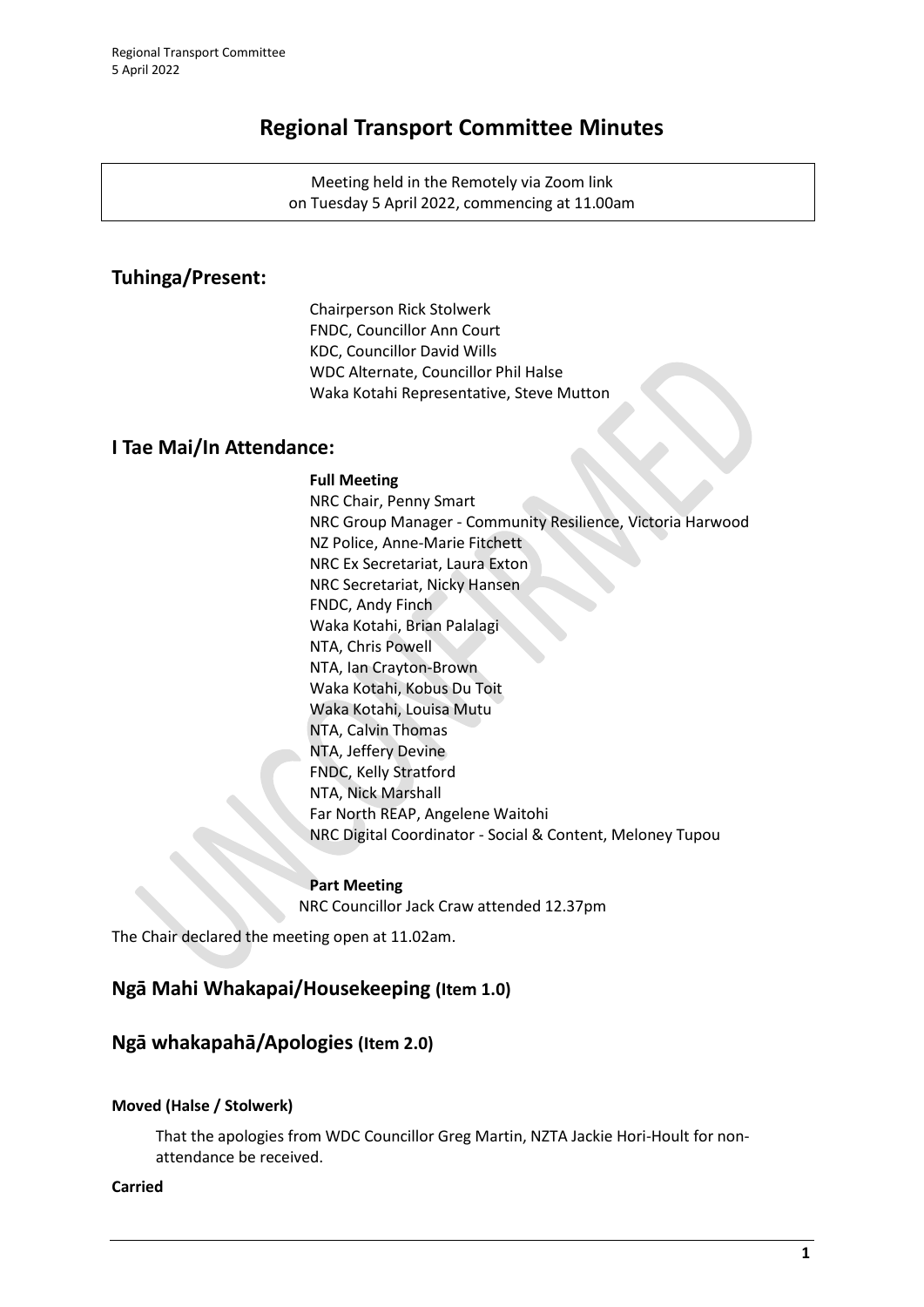*Secretarial note: Apologies from Deputy Chair Terry Archer were received during the meeting, he was unable to join due to technical difficulties.*

# **Nga whakapuakanga/Declarations of Conflicts of Interest (Item 3.0)**

It was advised that members should make declarations item-by-item as the meeting progressed.

## **Confirmation of Minutes - 8 December 2021 (Item 4.1)**

### **Report from Nicky Hansen, PA to GM Community Resilience**

### **Moved (Wills/Stolwerk)**

That the minutes of the Regional Transport Committee meeting held on 8 December 2021, be confirmed as a true and correct record.

### **Carried**

## **Receipt of Action Sheet (Item 4.2)**

### **Report from Nicky Hansen, PA to GM Community Resilience**

### **Moved (Wills/Stolwerk)**

### **Whakarāpopototanga / Executive summary**

The purpose of this report is to enable the meeting to receive the current action sheet.

## **Nga mahi tutohutia / Recommendation**

That the action sheet be received

**Carried**

# **Northland Regional Land Transport Plan 2021-2027 Funding Uptake (Item 5.1)**

## **Report from Chris Powell, Transport Manager - Northland Transportation Alliance**

### **Moved (Stolwerk/Court)**

That the report 'Northland Regional Land Transport Plan 2021-2027 Funding Uptake' by Chris Powell, Transport Manager - Northland Transport Alliance and dated 16 March 2022, be received.

**Carried**

# **Waka Kotahi Northland Activity and Funding update (Item 6.1)**

## **Report from Steve Mutton, NZTA - Director Regional Relationships Upper North Island**

### **Moved (Court/Halse)**

That the report 'Waka Kotahi Northland Activity and Funding update' by Steve Mutton, NZTA - Director Regional Relationships Upper North Island and dated 21 March 2022, be received.

### **Carried**

*Action: Chair Councillor Stolwerk and Councillor Court are to discuss an approach moving forward to strengthen the Regional Transport Committee's voice in standing up for what Northland needs*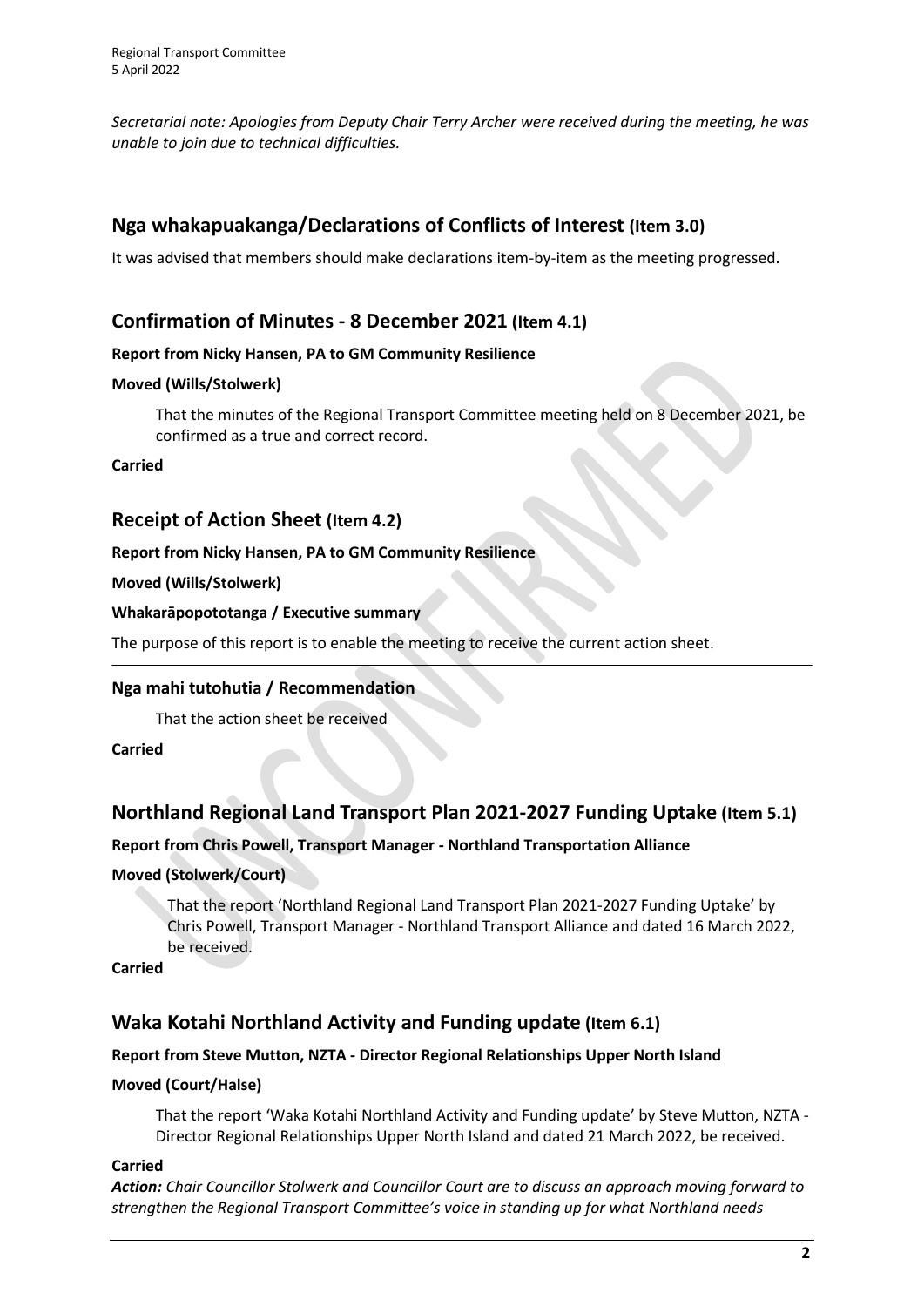*(involvement in national conversations and decisions being made regarding funding, projects, modesharing). Produce a plan that is workable. A way forward is to be discussed at the next RTC Workshop or Meeting.*

*Action: Waka Kotahi are to provide a breakdown of the funding allocation for the railway connecting the Whangārei Port (requested by Councillor Wills).*

*Action: Chair Councillor Stolwerk is to circulate the response from the Labour MPs to the Regional Transport Committee elected members once it is received, including a summary of what was originally tasked.*

# **Waka Kotahi Designing Driver Licencing Strategy report (Item 6.2)**

### **Report from Steve Mutton, NZTA - Director Regional Relationships Upper North Island**

### **Moved (Court/Stolwerk)**

That the report 'Waka Kotahi - Designing Driver Licencing Strategy' by Steve Mutton, Waka Kotahi Director Regional Relationships, Te Tai Tokerau me Tāmaki Makaurau, and dated 23 March 2022, be received.

.**Carried**

## **Northland to Auckland Four Lane Highway Update (Item 6.3)**

### **Report from Steve Mutton, NZTA - Director Regional Relationships Upper North Island**

#### **Moved (Stolwerk/Martin)**

That the report 'Northland to Auckland Four Lane Highway Update' by Steve Mutton, NZTA - Director Regional Relationships Upper North Island and dated 21 March 2022, be received.

**Carried**

# **Northland Road Safety Update (Item 6.4)**

#### **Report from Ian Crayton-Brown, Transport Projects Officer and Chris Powell, Transport Manager - Northland Transportation Alliance**

### **Moved (Wills/Stolwerk)**

That the report 'Northland Road Safety Update' by Ian Crayton-Brown, Transport Projects Officer and Chris Powell, Transport Manager - Northland Transportation Alliance and dated 22 March 2022, be received.

### **Carried**

*Action: Inspector Anne-Marie Fitchett, Road Policing Manager, NZ Police, to provide final copy of the police report (Northland Road Policing Plan 2022).*

*Action: Councillor Court has volunteered to be a "Road Safety Hero", as referenced on page 53 of the Regional Transport Committee 5 April 2022 Agenda. Chair Councillor Stolwerk would also be interested in participating.*